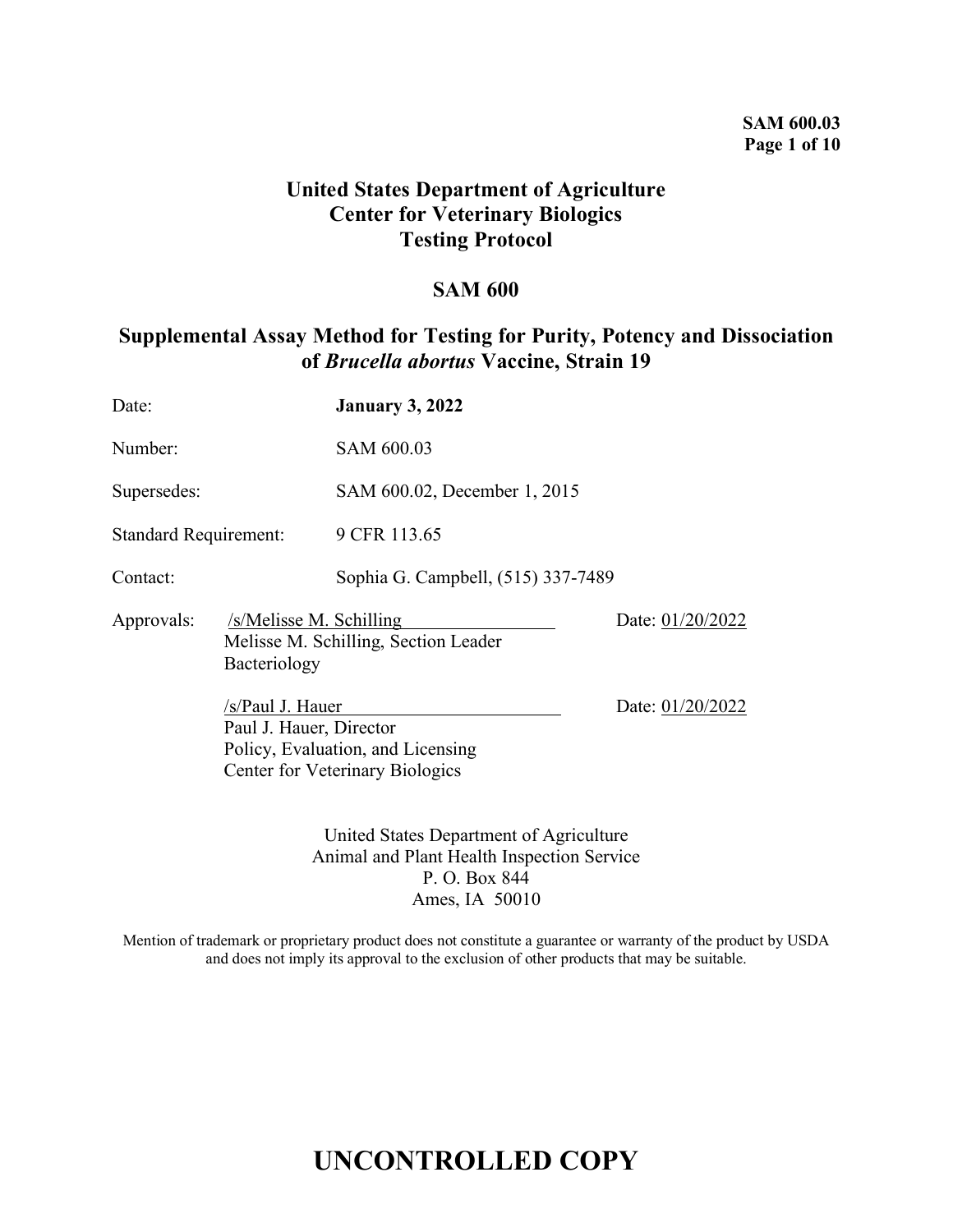- **1. Introduction**
- **2. Materials**
	- **2.1 Equipment/instrumentation**
	- **2.2 Reagents/supplies**
- **3. Preparation for the Test**
	- **3.1 Personnel qualifications/training**
	- **3.2 Preparation of equipment/instrumentation**
	- **3.3 Preparation ofsamples/reagents/control procedures**
- **4. Performance of the Test**
- **5. Interpretation of the Test Results**
	- **5.1 Purity testing**
	- **5.2 Potency testing**
	- **5.3 Dissociation testing**
- **6. Report of Test Results**
- **7. References**
- **8. Summary of Revisions**
- **Appendices**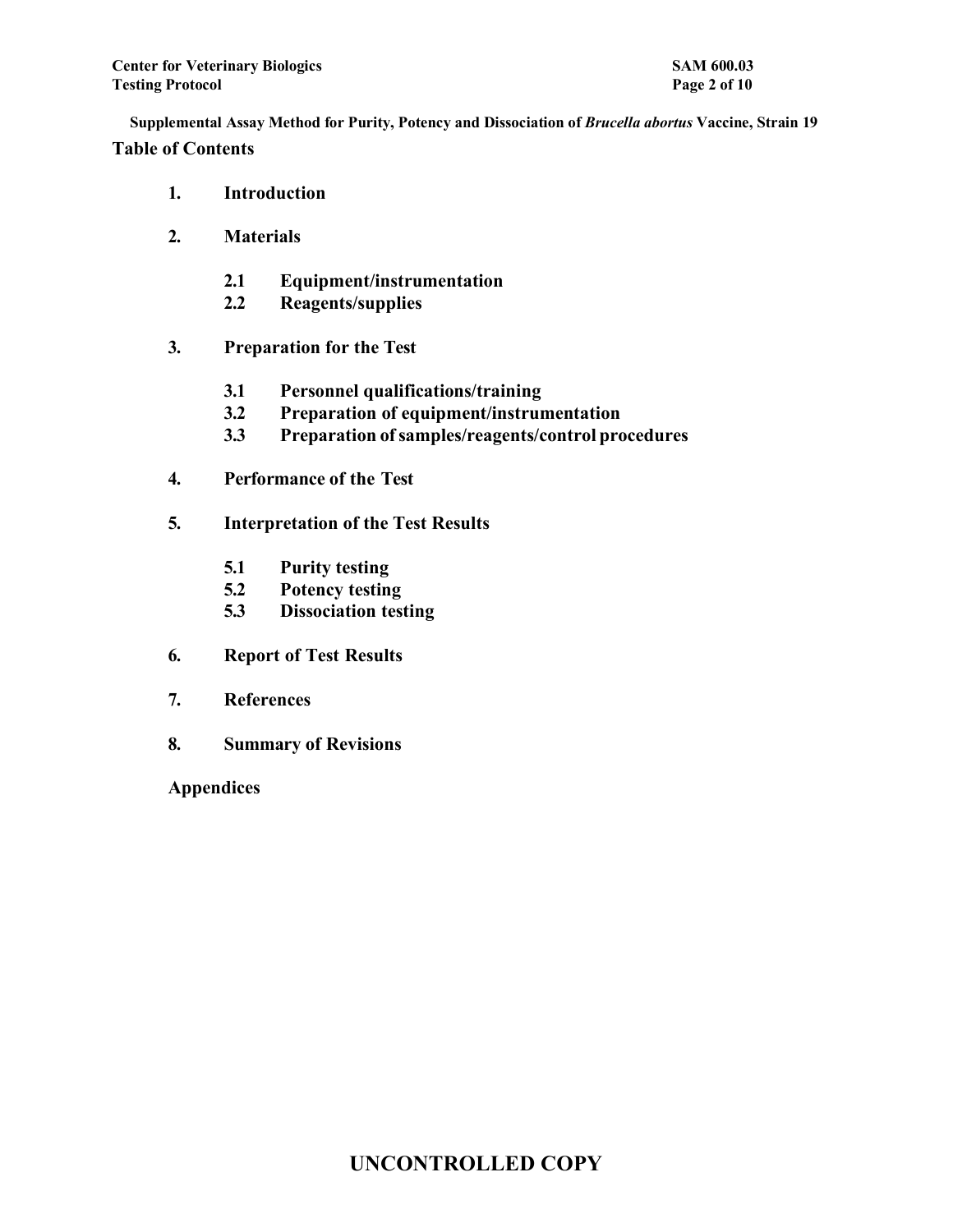#### **1. Introduction**

This Supplemental Assay Method (SAM) describes the test procedure used to determine the purity, dissociation and potency (viability) of *Brucella abortus* Vaccine (Strain 19), as prescribed in the Code of Federal Regulations, Title 9 (9 CFR), Part 113.65. Purity is determined by inoculating dextrose Andrades broth and thioglycollate broth; dissociation by inoculating potato agar plates; and potency by inoculating tryptose agar plates after diluting in 1% peptone water.

# **2. Materials**

#### **2.1 Equipment/instrumentation**

Equivalent equipment or instrumentation may be substituted for any brand name listed below.

- **2.1.1** Vortex mixer
- **2.1.2** Colony counter
- **2.1.3** Inoculum spreader
- **2.1.4** Disposable syringes and needles **-** appropriate sizes
- **2.1.5** Sterile disposable pipettes **-** appropriate sizes
- **2.1.6** Small disposable bottles
- **2.1.7** Pipetting aid
- **2.1.8** 35°- 37°C incubator
- **2.1.9** Class II Biosafety cabinet
- **2.1.10** Lab coat or sterile sleevesgloves, and protective eyewear
- **2.1.11** Sterile gauze pads, 4 x 4-inch
- **2.1.12** Test tube rack
- **2.1.13** Sharpee<sup>TM</sup> container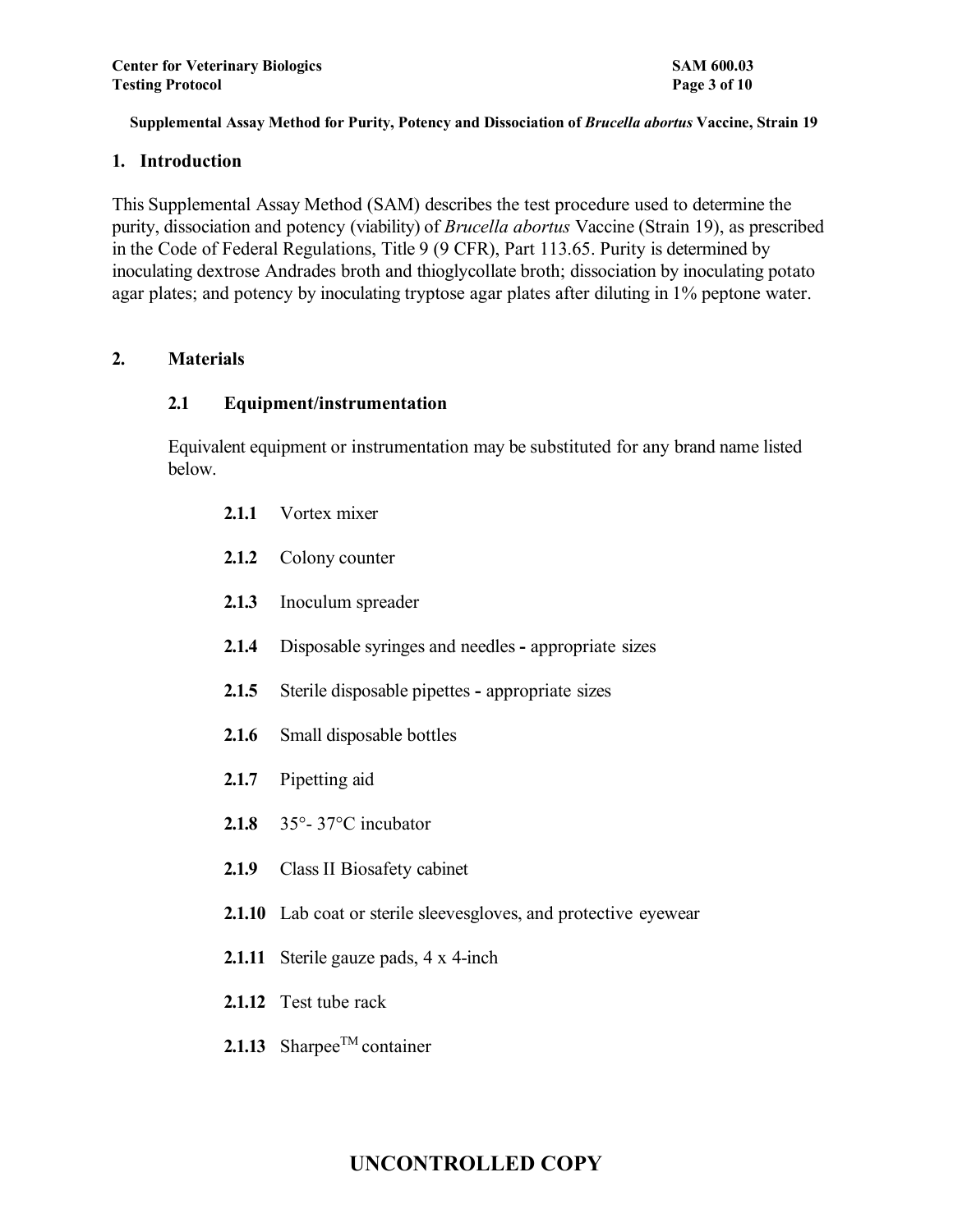# **2.2 Reagents/supplies**

Equivalent reagents or supplies may be substituted for any brand name listed below.

**2.2.1** Dextrose Andrades broth (**Appendix I**) **-** National Centers for Animal Health (NCAH) Media #10141

- **2.2.2** Tryptose agar (**Appendix II**) NCAH Media #10093
- **2.2.3** Thioglycollate broth (**Appendix III**) NCAH Media #10135
- **2.2.4** Potato agar (**Appendix IV**) NCAH Media #10452
- **2.2.5** 1% peptone saline solution (**Appendix V**) NCAH Media #10138
- **2.2.6** Crystal violet solution (**Appendix VI**) NCAH Media #30270

**2.2.7** *B. abortus*, Strain 19 reference culture - National Veterinary Services Laboratories (NVSL) Diagnostic Bacteriology Laboratory (DBL) reagent code #15

- **2.2.8** Chemical disinfectant
- **2.2.9** 70% ethyl alcohol
- **2.2.10** Sterile water in serum vials

# **3. Preparation for the Test**

# **3.1 Personnel qualifications/training**

Personnel performing the test must have experience or training in this protocol. This includes knowledge of aseptic biological laboratory techniques and preparation, proper handling, and disposal of biological agents, reagents, tissue culture samples, and chemicals. Personnel must also have knowledge of safe operating procedures and policies, as well as training in the operation of the necessary laboratory equipment listed in **Section 2.1**.

# **3.2 Preparation of equipment/instrumentation**

**3.2.1** Turn the laminar-flow hood on 30 minutes before use and turn off after use.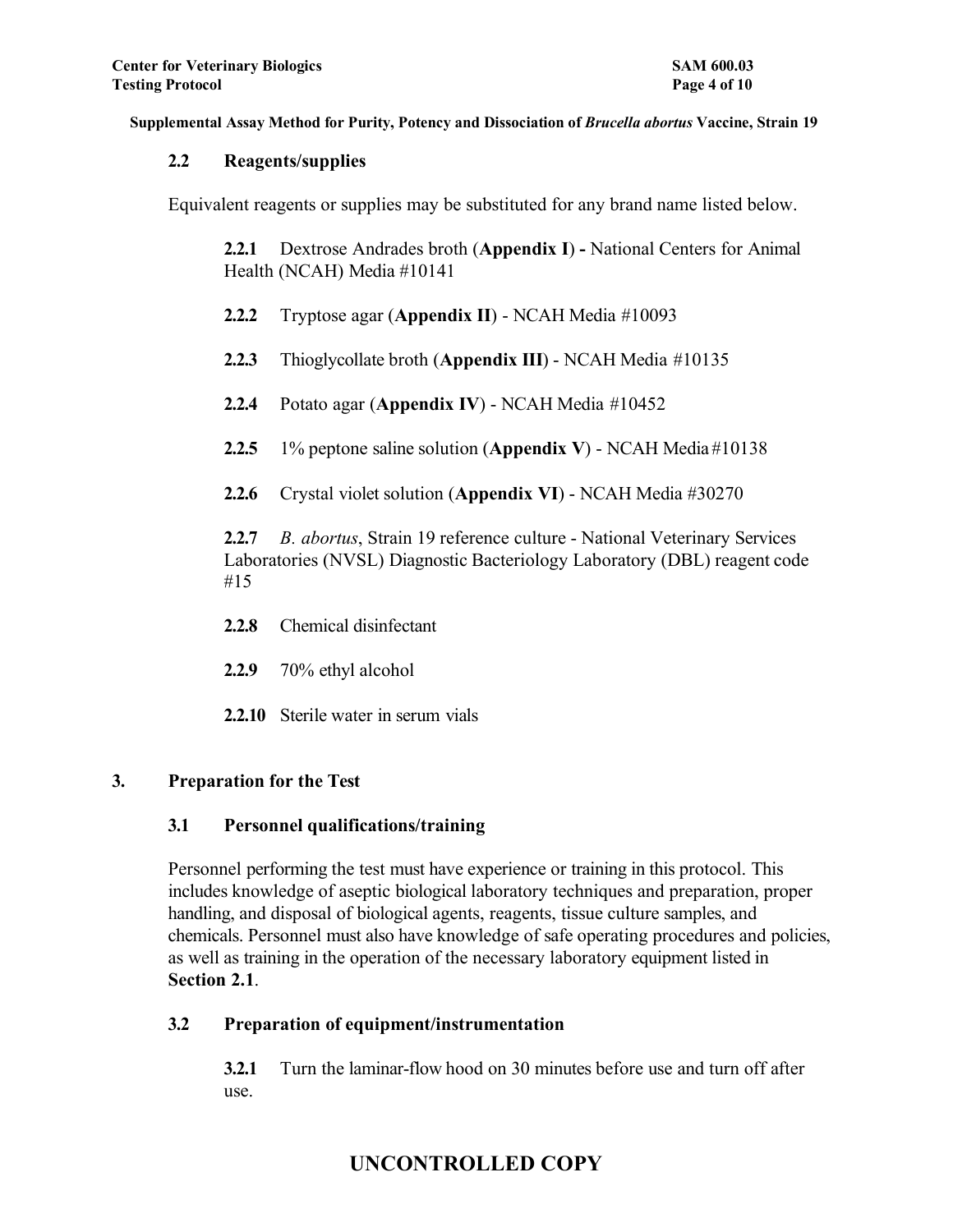**3.2.2** Monitor the incubator, freezers and coolers daily for temperature.

# **3.3 Preparation of samples/reagents/control procedures**

**3.3.1** Allow the samples and reference cultures to warm to room temperature before rehydrating to the appropriate volume.

**3.3.2** Negative and Positive Controls: Incubate 1 each of uninoculated tryptose and potato agar plates and 1 each of uninoculated dextrose Andrades and thioglycollate broth tubes with the test sample plates and tubes as negative controls. Dilute the *B. abortus* reference culture (positive control) and plate the same as the test samples.

**3.3.3** Store plates used for making counts at refrigerator temperature. Allow the plates to be used for counts to dry under a biosafety cabinet before use. At the time of use, plates are no more than 30 days old.

# **4. Performance of the Test**

**4.1** Number all tubes, bottles, and plates.

**4.2** Disinfect the top of the vials with 70% ethyl alcohol-soaked gauze pads. Reconstitute the desiccated products with enclosed sterile diluent, using the appropriate size syringe and needle. Mix until the vaccine cake is well dissolved.

**4.3** Using a 10-mL syringe, remove approximately 10 mL of the vaccine from the vial of product. Place 0.2 mL each in 1 tube of dextrose Andrades broth and 1 tube thioglycollate broth. Place 0.1 mL onto a plate of potato agar. Transfer the rest of the product in the syringe to a sterile test tube.

**4.4** With an inoculating loop, streak the 0.1 mL inoculum on the potato agar plate for bacterial isolation of individual colonies.

**4.5** Mix the vaccine in the sterile test tube with a vortex mixer. Transfer 1.0 mL of the vaccine from the tube to a dilution bottle containing 99 mL of 1% peptone water using a sterile pipette. Mix the dilution bottle well by inversion.

**4.6** Transfer 1.0 mL from the first 1% peptone water dilution bottle  $(10^{-2})$  to a second bottle containing 99 mL of 1% peptone water  $(10<sup>4</sup>)$ . Mix the dilution bottle well by inversion.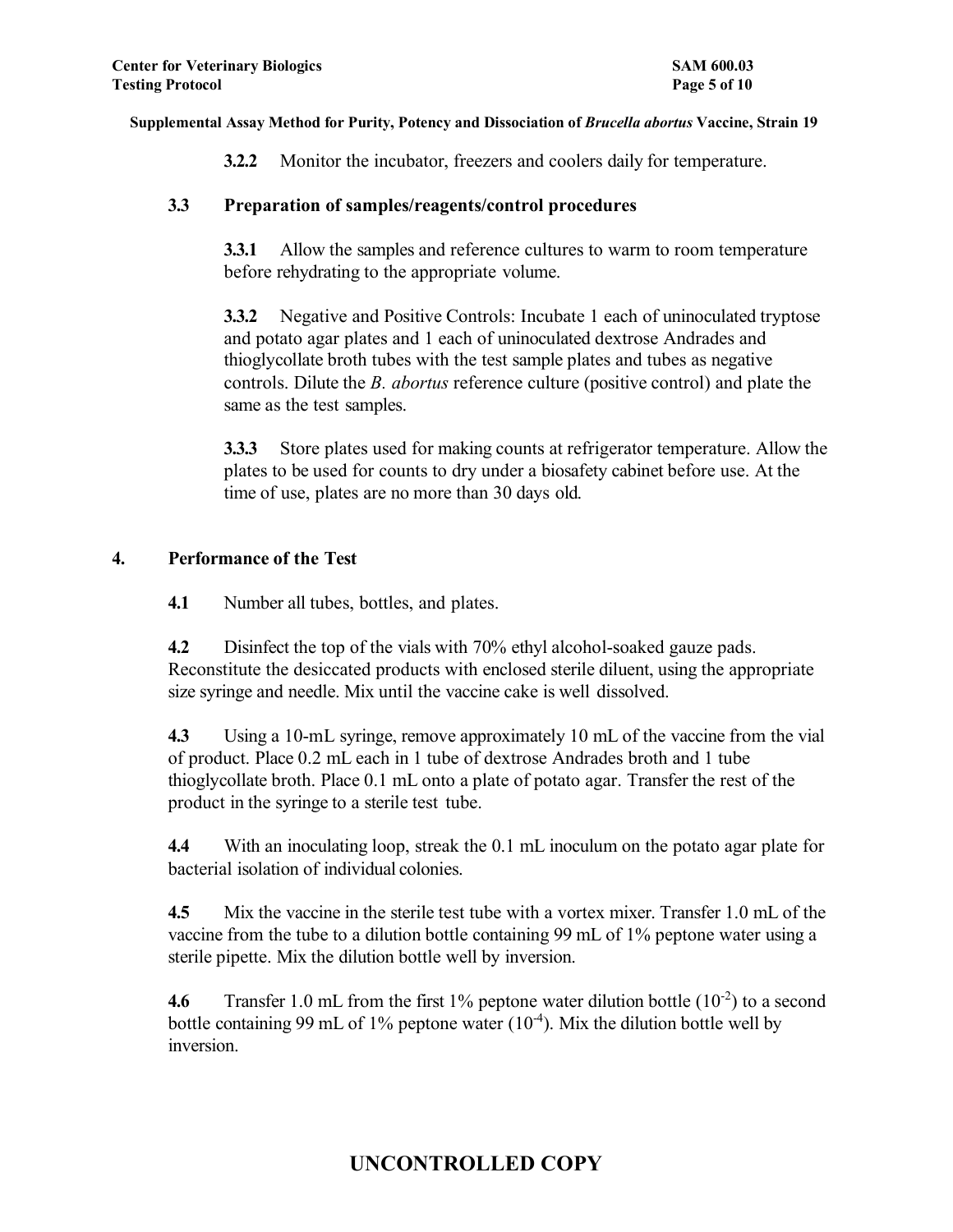**4.7** Transfer 1.0 mL from the second (10<sup>-4</sup>) 1% peptone water dilution bottle to a third dilution bottle containing 99 mL of 1% peptone water  $(10^{-6})$ . Mix the dilution bottle well by inversion.

**4.8** Transfer 10.0 mL from the third (10<sup>-6</sup>) 1% peptone water dilution bottle to a fourth dilution bottle containing 40 mL of 1% peptone water  $(10^{-7})$ . Mix the dilution bottle well by inversion.

**4.9** Plate 0.1 mL of the fourth dilution bottle onto each of 4 tryptose agar plates using a pipette.

**4.10** Spread the inoculum over the surface of the plates using a sterile inoculum spreader.

**4.11** Repeat **Sections 4.3 through 4.10** with the second vial of the serial being tested.

**4.12** Repeat **Sections 4.3 through 4.10** with 1 reference or positive control vial of *B. abortus.*

**4.13** Invert all the agar plates (tryptose and potato agar) and incubate them and the dextrose Andrades and thioglycollate broths at 35°- 37°C for 4 days.

**4.14** Negative (media) controls of both broths and agars are incubated along with the test.

**4.15** Flood the plates of potato agar with crystal violet stain (see **Appendix VI**) for 20 seconds after incubation. Remove stain from plates by using a pipette with a pipetting device and place the stain in a bottle containing disinfectant. Observe the plates with a colony counter or dissecting microscope.

**4.16** After incubation, average the colony forming units (CFU) for the 4 tryptose agar plates (see **Section 4.9**) and divide by 10, which will give billion (B) CFU per dose (CFU/D) per vial. Determine the mean CFU/D for the number of vials tested.

# **5. Interpretation of the Test Results**

# **5.1 Purity testing**

**5.1.1** A serial is considered satisfactory (SAT) for purity when, observed macroscopically, there is no abnormal growth or color change of the indicator in the dextrose Andrades broth and no abnormal growth characteristics in the thioglycollate broth, once compared to the reference control tubes.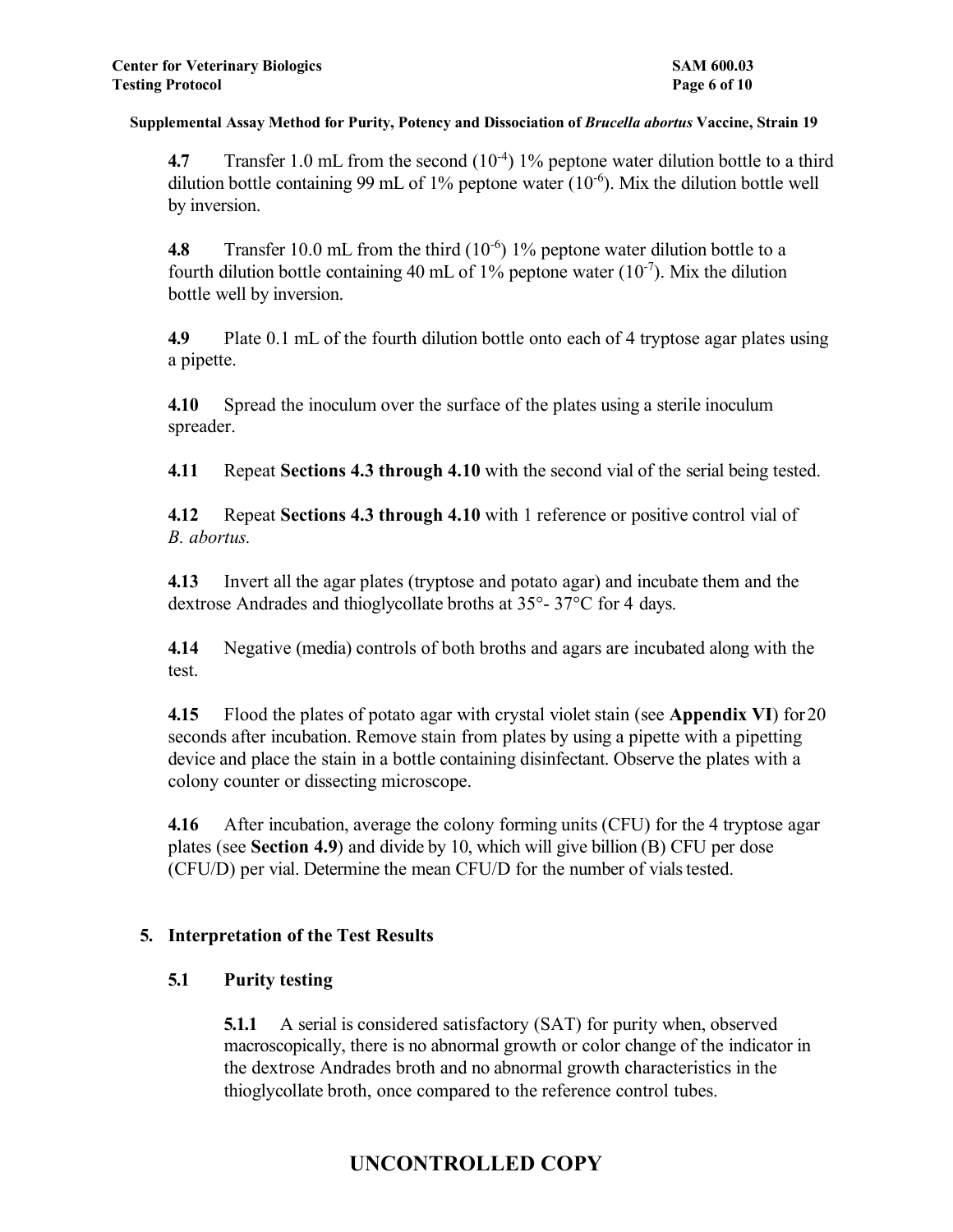**5.1.2** If abnormal growth is observed macroscopically in any tube, the serial or subserial may be retested using 4 new vaccine samples, provided that if the retest (RT) is not done, the serial or subserial is unsatisfactory (UNSAT) for purity. Gram stains are prepared from any abnormal growth for microscopic examination.

# **5.2 Potency testing**

**5.2.1** A serial is considered SAT for potency when the average count fromvials is between 3 and 10 B CFU/D of live *B. abortus* organisms.

**5.2.2** If on the initial test the CFU/D is above 10 B CFU/D, the serial or subserial may be retested using 4 new vaccine samples, provided that if the retest is not done, the serial or subserial is UNSAT. If on the RT, the average count of the 4 vaccine samples is above the required range, RT the serial or subserial every 3 weeks until the average count drops below 10 B CFU/D.

**5.2.3** If on the initial test the CFU/D is below 3 B CFU/D, the serial or subserial is RT with 4 vials. If the CFU/D of the retested vials is between 3 and 10 B CFU/D, the serial is SAT. If the CFU/D of the retest is below 3 B CFU/D, the serial is UNSAT.

# **5.3 Dissociation testing**

**5.3.1** A serial is considered SAT for dissociation when colonies on potato agar do not take the stain and remain white, an indication of smooth colony type.

**5.3.2** A serial is considered UNSAT for dissociation if there are  $>$  5% rough colony type or > 15% undesirable colony types which have stained red or purple.

# **6. Report of Test Results**

Report results of test(s) as described by standard operating procedures.

# **7. References**

Code of Federal Regulations, Title 9, Part 113.25, U.S. Government Printing Office, Washington, DC.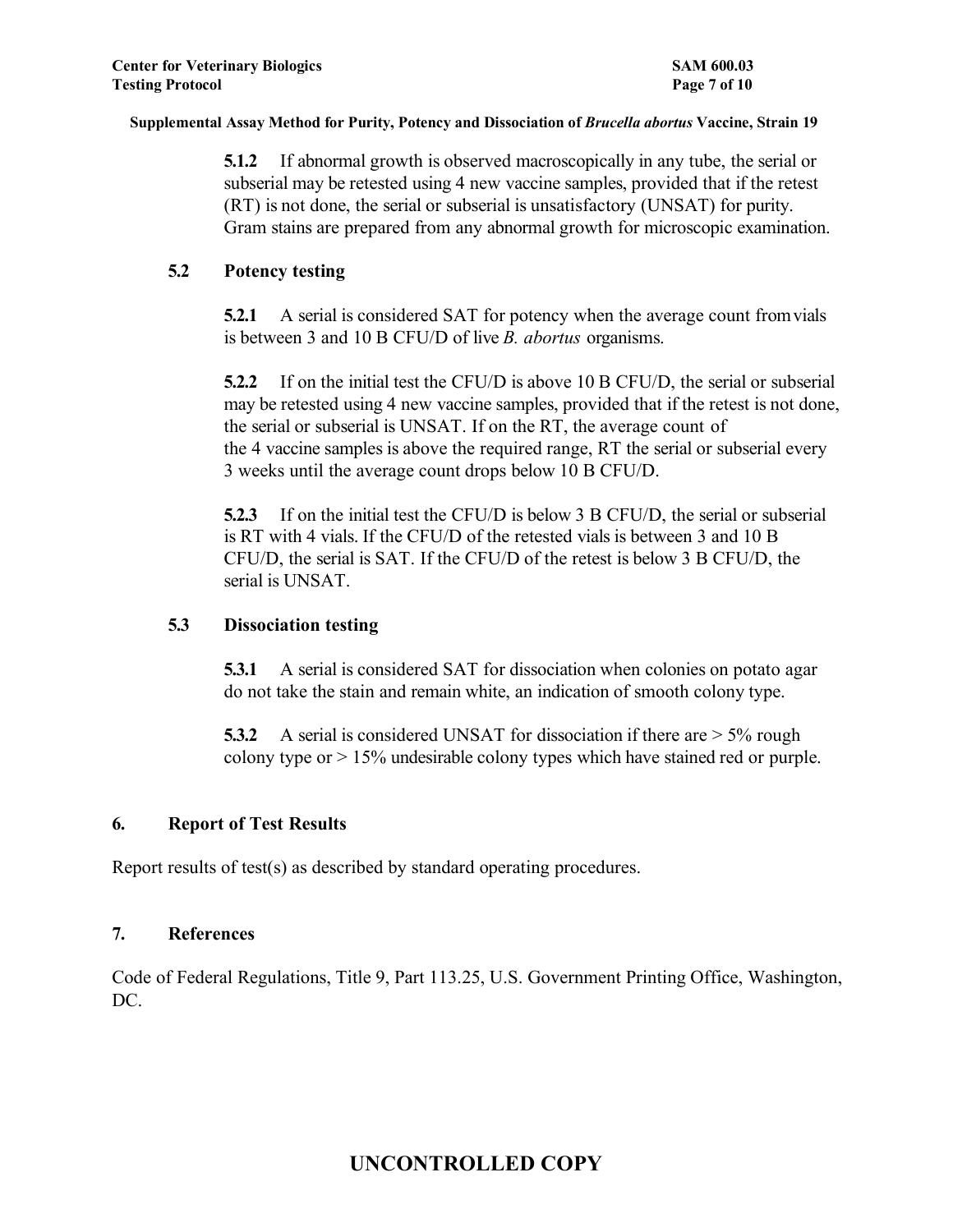#### **8. Summary of Revisions**

#### **Version .03**

- The Bacteriology Section Leader has been updated.
- Minor edits throughout document.

# **Version .02**

• Reviewed 01Dec15, but no revisions needed.

# **Version .01**

This document was revised to clarify practices currently in use at the Center for Veterinary Biologics and to provide additional detail. While no significant changes were made that impact the outcome of the test, the following changes were made to the document:

- The document number has been updated from STSAM0600 to SAM 600.
- The Contact phone number has been updated**.**
- **2.1:** The Bunsen burner has been removed.
- **3.1:** Personnel qualifications have been clarified.
- **3.2.2/3.2.3:** The references to internal documents have been removed.
- **Appendix:** Additional storage conditions for media have been added.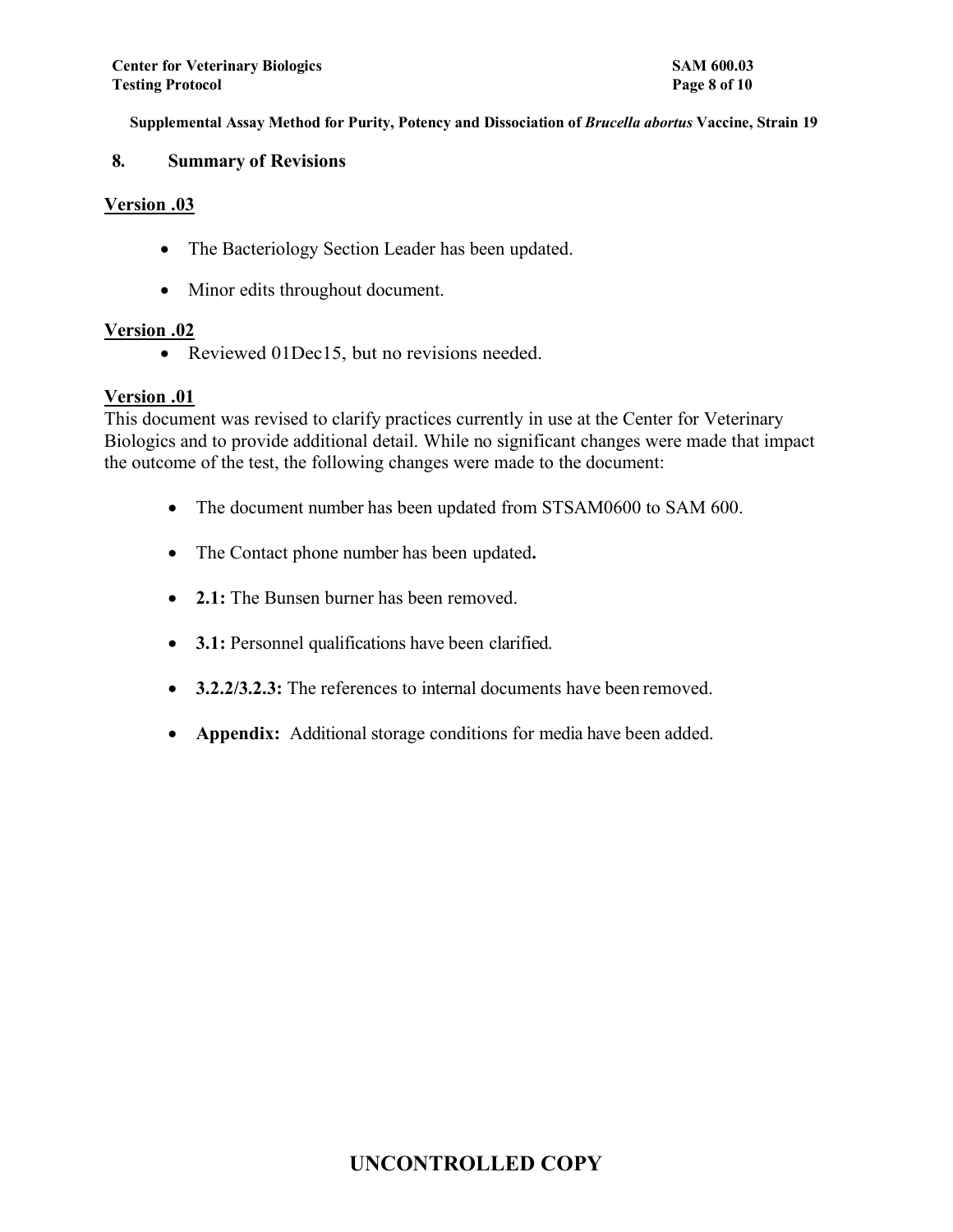#### **Appendices**

# **Appendix I**

NCAH Media #10141

Dextrose Andrades broth

| Beef infusion (double strength) | $500.0$ mL |
|---------------------------------|------------|
| OH <sub>2</sub> O               | $500.0$ mL |
| Bacto peptone                   | 10.0 g     |
| Sodium chloride                 | 5.0 g      |

Mix and adjust pH to 7.4 with 10% sodium hydroxide (NaOH). Autoclave 30 minutes in flask at 121°C. Filter add:

1% dextrose 10.0 g Regular Andrades indicator (0.5% stock solution) 10.0 mL

Read just pH to 7.4 with 10% NaOH. Autoclave 12 minutes at 121°C. Store at 20°- 25°C for up to 30 days.

#### **Appendix II**

#### NCAH Media #10093

Tryptose agar

| Tryptose agar | 41.0 g      |
|---------------|-------------|
| $\rm H_2O$    | $1000.0$ mL |

Autoclave at 121°C for 25 minutes. Cool in waterbath at 56°C. Store at 2°- 5°C for up to 30 days.

# **Appendix III**

#### NCAH Media #10135

Fluid thioglycollate medium

| Fluid thioglycollate medium | 29.5 g      |
|-----------------------------|-------------|
| $QH_2O$                     | $1000.0$ mL |

Mix and heat to boiling. Autoclave 20 minutes at 121°C. Store at 20°- 25°C for up to 30 days.